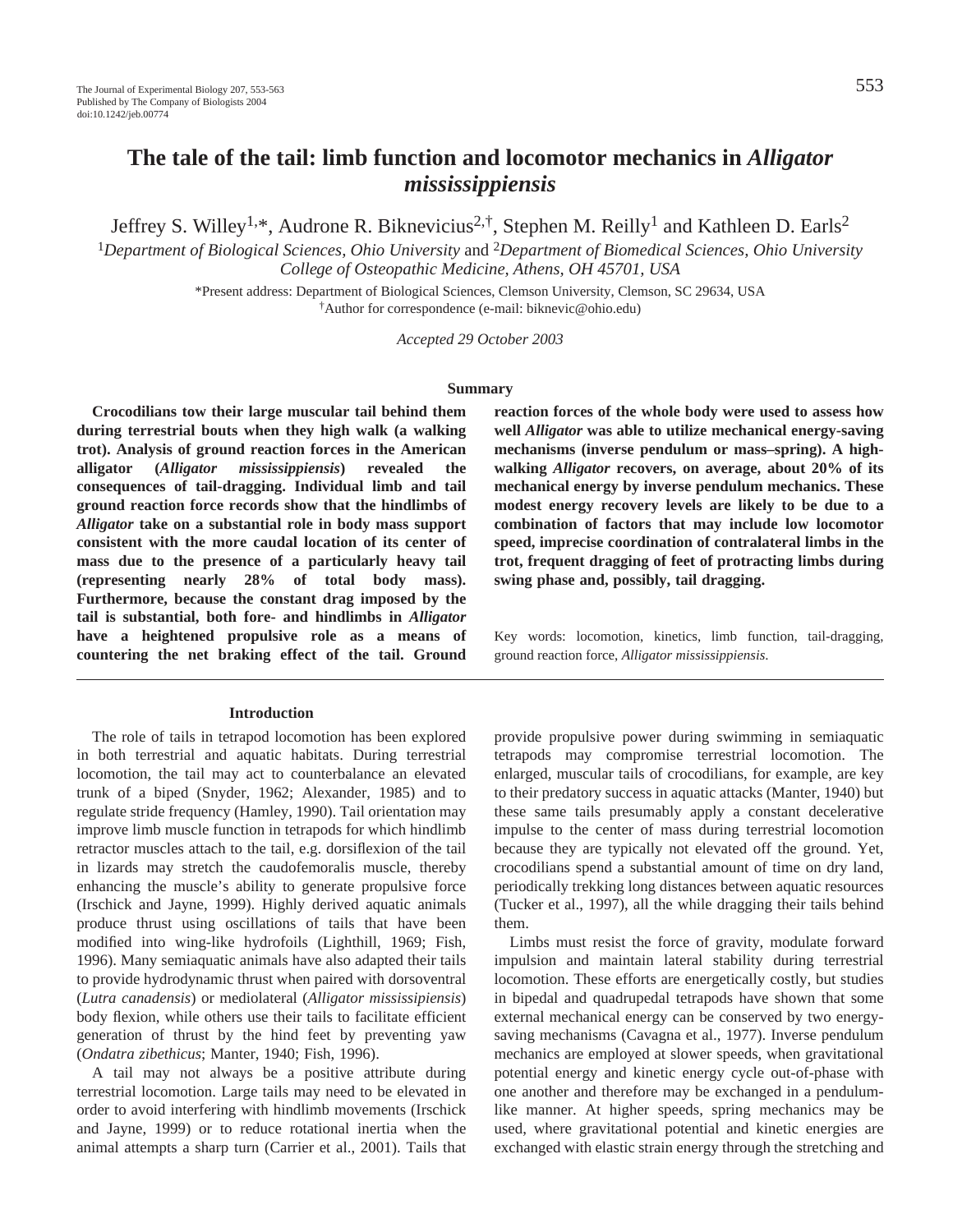recoiling of spring elements in the limbs (e.g. tendons and ligaments). These models have been documented for a wide array of terrestrial vertebrates, including birds, humans and cursorial mammals (Cavagna et al., 1977). However, the ubiquity of these models across terrestrial tetrapods may be overstated and, furthermore, the effect of an unelevated tail on locomotor mechanics has not been explored.

In the present study, we explore locomotor biodynamics in the American alligator (*Alligator mississippiensis*) during high walking. The high walk is the most common terrestrial locomotor behavior of extant crocodilians; it is a trotting gait with a semi-erect locomotor posture (in which limb orientation is between sprawling and erect grades during terrestrial locomotion; Gatesy, 1991; Reilly and Elias, 1998). Ground reaction forces are examined to address two fundamental questions. First, how does *Alligator* partition the roles of body mass support, braking and propulsive effort, and mediolateral stability among its supporting limbs and tail? And, second, can high-walking, tail-dragging alligators capitalize on the same energy-saving mechanisms found in more sprawling and more erect animals (walking with inverse pendular mechanics or running with spring–mass mechanics)?

#### **Materials and methods**

#### *Animals*

Locomotor kinetic data were collected from five specimens of American alligator (*Alligator mississippiensis* Daudin 1801). The alligators were obtained from the Department of Wildlife and Fisheries of the Rockefeller Wildlife Refuge (Grand Chenier, LA, USA). Body masses ranged from 2.24 kg to  $4.00 \text{ kg}$  (mean  $\pm$  s.e.m.  $2.96 \pm 0.32 \text{ kg}$ ) and snout-vent lengths ranged from  $41.2$  cm to  $49.0$  cm  $(44.5\pm1.29$  cm). All procedures were approved by the Ohio University Institutional Animal Care and Use Committee.

The alligators were conditioned for terrestrial locomotion over three months. The animals were removed from their tanks regularly and were encouraged to walk repeatedly along a 5 m trackway as well as to walk freely in the holding room.

#### *Data collection*

Ground reaction force data were captured as the alligators moved across a Kistler force platform (plate Type 9281B; Amherst, NY, USA) mounted flush with the surface of a 6.1 m trackway. Force outputs were captured at 500 Hz and resolved into vertical, craniocaudal and mediolateral force components using the Kistler Bioware 2.0 software. Each animal was permitted to choose its own locomotor speed, as attempts to encourage faster trials yielded unacceptable behavior (reversing direction or attacking the encouraging hand). Each trial was recorded at  $250$  frames  $s^{-1}$  using a MotionScope 500 camera (Redlake Corp., San Diego, CA, USA). These recordings enabled the identification of footfall patterns (gait), estimation of mean forward speed (using a reference grid of 10-cm increments along the back wall of the trackway), stride duration (elapsed time between ground strikes of individual feet) and support duration (duration of foot contact with the ground). Duty factor was computed as the quotient of stride duration to support duration. Kinematic gait was determined with the Hildebrand (1976) gait graph by plotting limb phase, or the percent of the stride that the ipsilateral forelimb lands after the reference hindlimb, against duty factor.

## *Individual limb and tail kinetics*

In order to optimize the capture of force records for individual limb strikes, a triangular insert  $(244.25 \text{ cm}^2)$  was firmly affixed to the surface of the force platform (Fig.  $1A$ ); the uninstrumented part of the runway covered the remainder of the force platform. Video reviews eliminated trials that lacked clean footfalls, i.e. partial or overlapping. Forward speed was also determined videographically using the 10 cm grid along the back wall of the trackway. Trials in which the animals were clearly accelerating or decelerating were not analyzed. This was assessed by comparing forward velocity estimated immediately over the force platform to the mean velocity determined over a longer distance (70 cm); trials for which the central velocity differed from the mean velocity by greater than 5% were dropped from the analysis.

Ground reaction force records for individual limbs were evaluated for peak forces (maximum displacement of a force record) and impulses (area under a force profile). The vertical component of force was analyzed as the peak vertical force and vertical impulse, measuring the role of the limbs in body mass support. Horizontal forces were distinguished into craniocaudal and mediolateral components. Net craniocaudal impulse reflected the overall role of the limb in controlling forward momentum; negative values reflected overall braking efforts whereas propulsive efforts were positive. The craniocaudal records were further subdivided into the braking (negative) and propulsive (positive) components, and impulses for each were calculated. Net mediolateral impulses were standardized so that negative values reflected an overall lateral push by the limb on the ground (i.e. a medially directed ground reaction force). The units for force and impulses are body weight units (BWU) and BWU **·**s, respectively, in order to adjust for differences in body size across individuals.

The entire surface of the Kistler force platform (60 cm  $\times$ 40 cm) was used to obtain ground reaction forces from the tail (Fig. 1B). The tail was dragged behind the animal, so that pure tail records were obtained once the animal completely stepped off the plate. Peak forces were thus obtained for the tail. However, because the hindlimb record overlapped the initial segment of the tail record, precise determination of impulses over the entire support phase of the tail could not be determined. Rather, we estimated tail impulses over the mean step duration of the fore- and hindlimbs  $(1.54 s)$ .

Vertical impulse  $(Q_z)$  was used to estimate the role of each limb and the tail in body mass support. The relative role of the forelimb in body support (%*Q*z,fore, or relative support impulse) during the high walk was calculated using an equation modified from Jayes and Alexander (1980):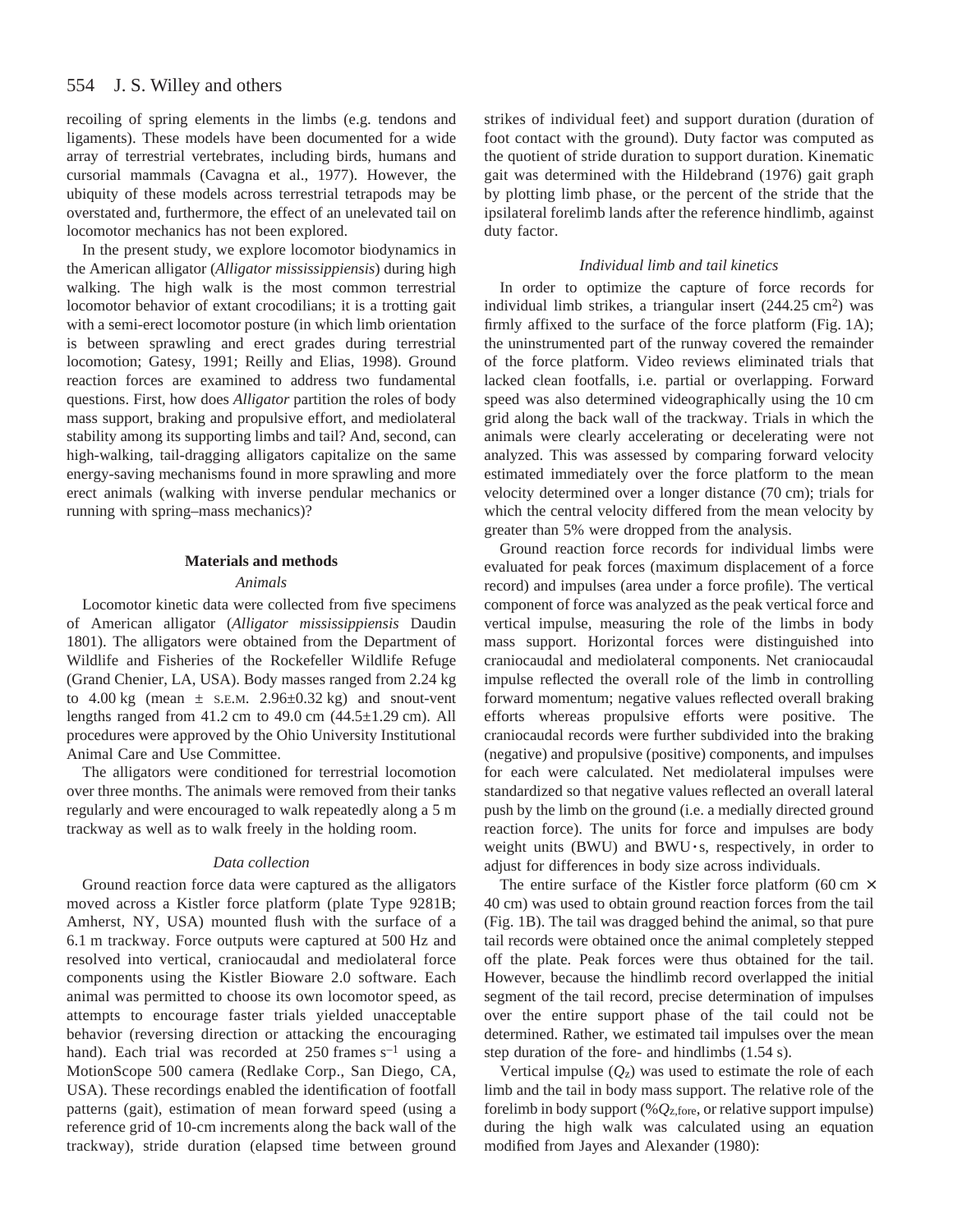

Fig. 1. Configurations of the trackway for capture of ground reaction forces for (A) individual limbs, (B) tail and (C) whole-body mechanics (to which tail data were subsequently added). The black segment represents the instrumented part of the trackway; the remaining (hatched) trackway is isolated from the force platform.

$$
\% Q_{z, \text{fore}} = [Q_{z, \text{fore}} / (Q_{z, \text{fore}} + Q_{z, \text{hind}} + Q_{z, \text{tail}})] \times 100 , \quad (1)
$$

where  $Q_{z, \text{fore}}$ ,  $Q_{z, \text{hind}}$  and  $Q_{z, \text{tail}}$  are the vertical impulses of the forelimb, hindlimb and tail, respectively. The role of hindlimbs and tail in body mass support were similarly computed.

Using the criteria described previously for assessing steady speed, analysis of individual foot function was conducted on 60 trials (12 trials per animal). A repeated-measures analysis of variance (SYSTAT 9) was used to evaluate differences between forelimbs and hindlimbs in speed, support duration, peak forces, impulses, time to peak vertical force, and timing of the shift from braking to propulsion in the craniocaudal force record. Limb pairs were treated as independent factors crossed with the five subjects. No individual effects were found within the timing and kinetic variables for each limb; hence, the data from all individuals were pooled. Sequential Bonferroni corrections were made for multiple comparisons (following Rice, 1989). Additionally, reduced major axis regression evaluated speed effects on support duration, peak vertical force, and craniocaudal and mediolateral impulses (SYSTAT 9).

## *Whole-body mechanics*

The entire surface of the Kistler force platform (60 cm  $\times$ 40 cm) was also used for the whole-body mechanics study (Fig. 1C). The alligators typically took one full and two partial steps as they crossed the force platform. Analysis focused on a single step (forelimb strike to contralateral forelimb strike). Valid trials for this analysis were identified as those for which craniocaudal velocity, determined by the first integration of the craniocaudal force, was fairly well balanced about mean

# *Locomotor biodynamics in* Alligator 555

forward velocity (determined videographically), indicating that the animal was neither strongly decelerating nor accelerating during the step. Only 15 out of nearly 500 trials from four alligators met both criteria and were used in this analysis. Although the platform surface was sufficiently long to obtain a complete step with all limbs over the platform, it could not simultaneously support the entire tail. Therefore, force records produced by the tail alone (see above) were added to those of the limbs at equivalent speeds to obtain whole-body records. This was possible because the force records of the tail were non-oscillating.

Force data for single steps were imported into a LabView (National Instruments, Austin, TX, USA) virtual instrument in order to determine fluctuations of external mechanical energy, following the method described by Blickhan and Full (1992) and Donelan et al. (2002). Because the high walk of alligators has some temporal irregularities in footfalls (i.e. they are somewhat 'sloppy' trotters), a step is defined as the time between the touchdown of the first limb in a diagonal couplet to the touchdown of the first limb of the opposite couplet. Accelerations of the center of mass in vertical, craniocaudal and mediolateral directions were obtained by dividing the forces by body mass; body weight was first subtracted from the vertical forces. Velocities of the center of mass for each direction were then estimated by taking the first integration of acceleration. While the integration constant for the craniocaudal direction was set to mean forward velocity (Blickhan and Full, 1992), the constants were estimated as the mean value for the vertical and mediolateral records (Donelan et al., 2002). Velocities (*v*) were used to calculate kinetic energies ( $E_k = \frac{1}{2}Mv^2$ , where *M* is body mass in kg) in the vertical  $(E_k, v)$ , craniocaudal  $(E_k, CC)$  and mediolateral  $(E_k, ML)$ directions. Total kinetic energy of the center of mass (*E*k,tot) during the step was then calculated as the sum of all three components  $(E_{k,V}+E_{k,CC}+E_{k,ML})$ . Finally, changes in the vertical displacement of the center of mass (*h*) were determined by integrating vertical velocity (integration constant estimated as the mean vertical record). Changes in vertical displacement were used to determine changes in gravitational potential energy  $(E_p = Mgh)$ , where *g* is gravitational acceleration or 9.81 m  $s^{-2}$ ) during the step.

Phase-shifts between total kinetic energy (*E*k,tot*)* and gravitational potential energy (*E*p) during a step were calculated as the difference between when  $E_{k, tot}$  and  $E_p$  reached their minimal values relative to the duration of the stride multiplied by 360° (Farley and Ko, 1997). Perfect invertedpendulum mechanics are characterized by 180° phase shift between  $E_{k,\text{tot}}$  and  $E_p$  so that  $E_{k,\text{tot}}$  is at its minimum when  $E_p$ is maximum (i.e.  $E_{k, tot}$  and  $E_p$  are out-of-phase). By contrast,  $E_{k, tot}$  and  $E_p$  are in-phase (phase shift=0°) in spring–mass mechanics because  $E_{k,\text{tot}}$  and  $E_p$  each reach their minimal values simultaneously during the step. These energy patterns have been used to distinguish walks from runs from the wholebody perspective (Cavagna et al., 1977). We specify these as mechanical walks and runs, because movements of the center of mass are determined through force data, as a contrast to the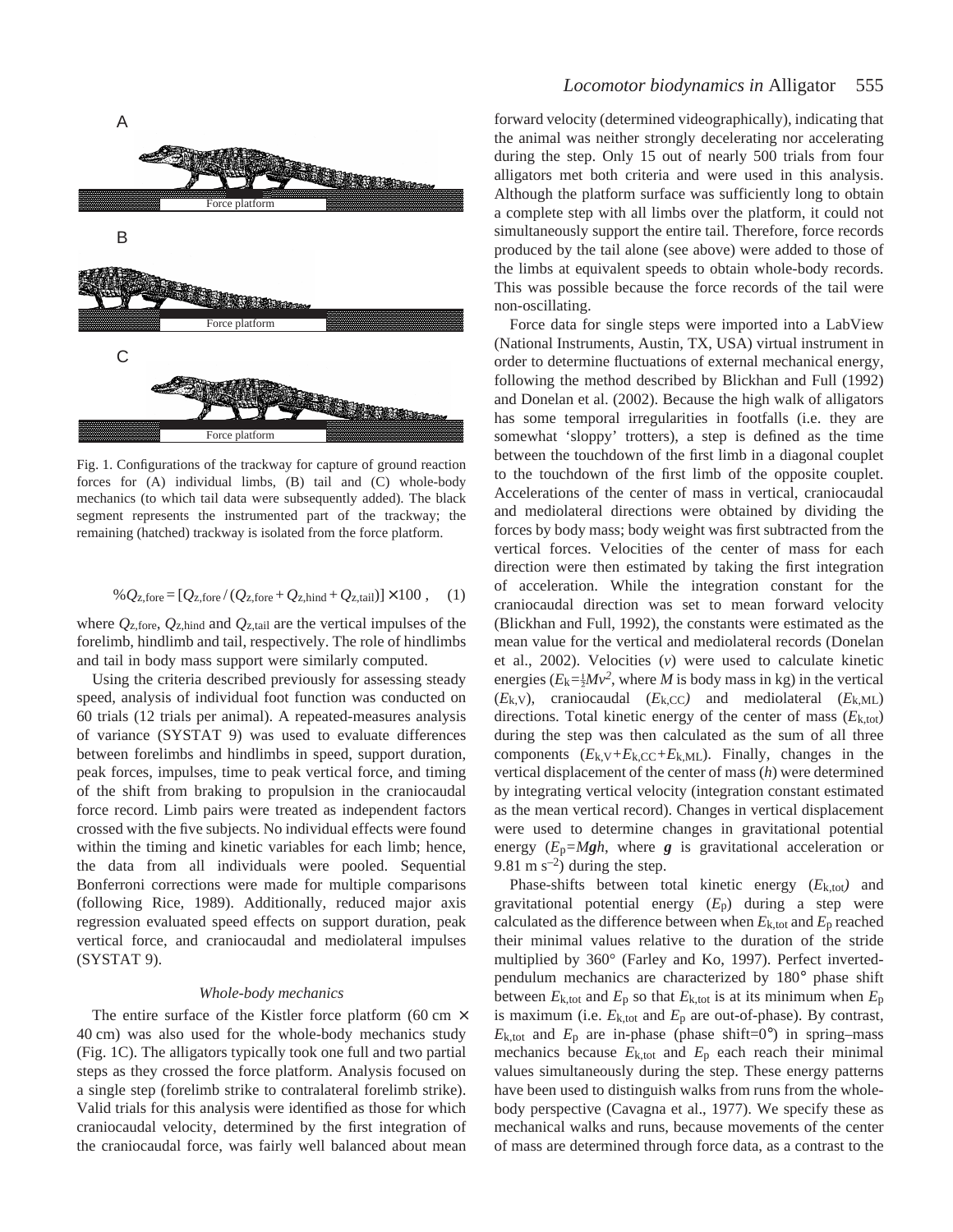kinematic walks and runs determined by footfall patterns (gaits) alone.

Recovery of mechanical energy (*%R*) due to pendulum-like exchange between  $E_{k, tot}$  and  $E_p$  during a step was calculated according to Blickhan and Full (1992):

$$
\%R = \frac{(\Delta E_{k, tot} + \Delta E_{p}) - \Delta E_{m, tot}}{\Delta E_{k, tot} + \Delta E_{p}} \times 100, \tag{2}
$$

where  $E_{m, tot}$  is computed as  $E_{k,tot} + E_p$ , and  $\Delta E_{k,tot}$ ,  $\Delta E_p$  and  $\Delta E_{\text{m,tot}}$  are the sum of the positive increments of the  $E_{k,\text{tot}}$ ,  $E_{\text{p}}$ and *E*m,tot profiles, respectively (positive increments are those portions of an energy profile during which there is a net gain of energy during a step). The amount of energy recovered is dependent not only on the phase relationship between  $E_{k,tot}$  and *E*p but the magnitudes of these energies as well. For all external mechanical energy to be recovered,  $E_{k, tot}$  and  $E_p$  must be exactly 180° out-of-phase with one another and fluctuate at equal magnitudes. The amount of energy recovered decreases as the phase relationship between  $E_{k, tot}$  and  $E_p$  deviates from 180° or as discrepancies between the magnitudes of the two types of external mechanical energy increase. Percent recoveries were computed twice: first, with all three components (vertical, craniocaudal and mediolateral) and then without the lateral component in order to assess the significance of rolling in pendulum mechanics (Griffin and Kram, 2000).

Finally, the positive work done against gravity was computed as the sum of the positive increments of  $(E_p + E_{k,V})$ . Similarly, summing the positive increments of  $E_{k,CC}$  and  $E_{k,ML}$ provides the positive work done to accelerate the body forward and laterally, respectively.

## *Center of gravity*

At the completion of the study, all alligators were euthanised with an overdose of sodium pentobarbital, and the craniocaudal and dorsoventral positions of their centers of gravity were determined using the reaction board method (Ozkaya and Nordin, 1999). Three conditions were evaluated. First, centers of gravity were determined in intact animals with limbs replicating a midstance semi-erect posture. Second, shifts in the center of gravity were recorded when the diagonal limbs were fully protracted and then fully retracted (replicating limb movements during a trot). Finally, tails were removed at the first caudal vertebra in order to assess the impact of the tail on the craniocaudal positioning of the center of gravity. The craniocaudal position of the center of gravity was determined relative to the distance between the scapular glenoid fossa and the acetabulum, so that 0% and 100% reflect glenoid and acetabular locations of the center of gravity, respectively.

#### **Results**

#### *Gaits*

The alligators always assumed the semi-erect posture characteristic of high walks (Reilly and Elias, 1998) and consistently used walking trot gaits (Fig. 2A). The duty factors



Fig. 2. Kinematic summary of high walking in *Alligator mississippiensis*. (A) The gait graph (based on Hildebrand, 1976) confirms that high walks are walking trots. (B) The gait plot reveals asynchronous footfalls and liftoffs of diagonal couplets. The mean timing of footfalls and their 95% confidence intervals are shown.

ranged from 0.73 to 0.83 (i.e. never dipping below 0.5), and forelimb touchdown followed hindlimb strike by 46.5±0.10% (mean  $\pm$  s.e.m.) of the stride cycle (Fig. 2B). No aerial phase was observed in any trial as the alligators always had at least two feet on the platform when high walking (Fig. 2B).

## *Individual limb and tail kinetics*

*Alligator* chose to high walk within a speed range of 0.16 $\pm$ 0.01 m s<sup>-1</sup> (0.07–0.26 m s<sup>-1</sup>). Support durations were, on average, comparable between forelimbs and hindlimbs (Table 1), and speed-related increases in support duration were observed in both limb pairs (Table·2).

Peak vertical forces were significantly higher for the hindlimbs than for the forelimbs  $(Fig. 3A,B; Table 1)$ . Hindlimb vertical force records were also distinctive because they usually displayed a brief impact spike and because the peak vertical force of the hindlimbs occurred significantly earlier in the support phase than that of the forelimbs (Fig. 3A; Table 1). Significant speed-related increases in peak vertical force were found for the hindlimb only (Table 2). Vertical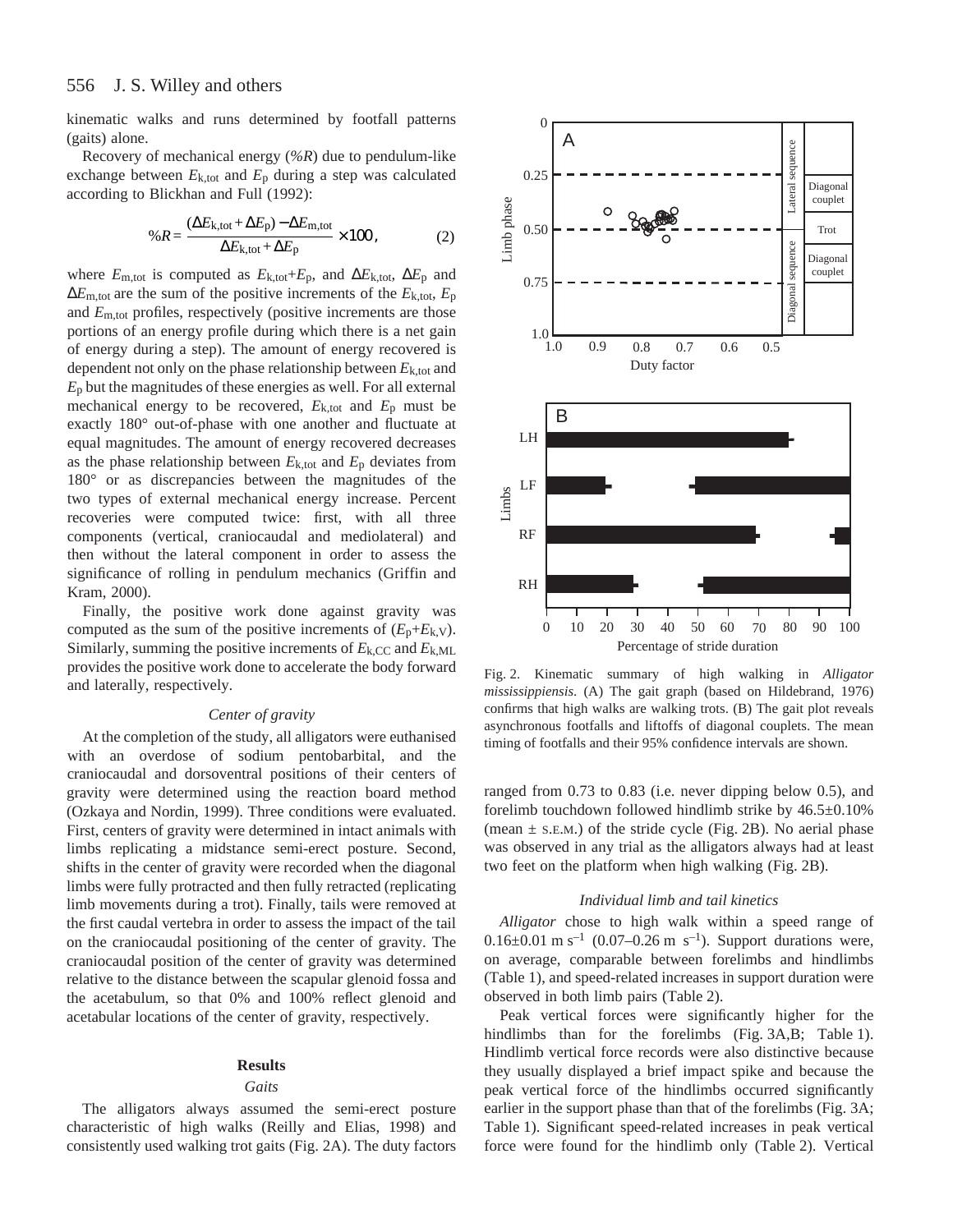| Variables                                                           | Forelimb         | Hindlimb        | P                | $Tail^*$         |
|---------------------------------------------------------------------|------------------|-----------------|------------------|------------------|
| Support duration (s)                                                | $1.51 \pm 0.09$  | $1.57+0.07$     | 0.814            |                  |
| Peak vertical force (BWU)                                           | $0.41 + 0.01$    | $0.53+0.01$     | $\leq 0.0005$ ** | $0.08 \pm 0.01$  |
| Vertical impulse ( $BWU \cdot s$ )                                  | $0.36 \pm 0.02$  | $0.51 \pm 0.02$ | $0.005**$        | $0.12 \pm 0.01$  |
| Net craniocaudal impulse $(BWU \cdot s)$                            | $-0.01 + 0.01$   | $0.04 \pm 0.01$ | $\leq 0.0005**$  | $-0.03+0.01$     |
| Braking impulse $(BWU \cdot s)$                                     | $-0.02+0.01$     | $-0.01 + 0.01$  | $0.001**$        | $-0.03+0.01$     |
| Propulsive impulse $(BWU \cdot s)$                                  | $0.01 \pm 0.01$  | $0.05 + 0.03$   | $0.002**$        | $\left( \right)$ |
| Peak breaking force (BWU)                                           | $-0.05 \pm 0.02$ | $-0.05+0.02$    | 0.414            | $-0.02\pm0.02$   |
| Peak propulsive force (BWU)                                         | $0.04 + 0.03$    | $0.07+0.03$     | $0.001**$        |                  |
| Peak mediolateral force (BWU)                                       | $0.07+0.01$      | $0.10+0.04$     | $0.001**$        | $-0.02+0.01$     |
| Net mediolateral impulse ( $BWU \cdot s$ )                          | $0.07 \pm 0.04$  | $0.09 \pm 0.04$ | 0.035            | $-0.01\pm0.01$   |
| Relative time to peak vertical force (% support duration)           | $68.2 + 0.9$     | $34.5 \pm 0.9$  | $\leq 0.0005**$  |                  |
| Relative time to braking-propulsion transition (% support duration) | $62.0 \pm 1.0$   | $15.2 + 0.7$    | $\leq 0.0005**$  |                  |

Table 1. *Force and timing parameters for forelimbs, hindlimbs and tail in* Alligator mississippiensis

Values are means  $\pm$  s.e.m. Sample sizes for limb and tail data are 30 and 17, respectively.

\*Tail impulses are estimated over the mean support duration of the limbs (1.54·s).

\*\*Fore- and hindlimbs significantly different at *P*<0.006, established by sequential Bonferroni correction α/*k*=0.05/9.

Table 2. *Reduced major axis regressions of individual limb locomotor parameters against forward speed (m·s–1)*

|                                          | Forelimb                         |       |          | Hindlimb                         |       |          |
|------------------------------------------|----------------------------------|-------|----------|----------------------------------|-------|----------|
| Variables                                | Slope<br>$(\pm 95\% \text{ CI})$ | r     | D        | Slope<br>$(\pm 95\% \text{ CI})$ | v     | D        |
| Support duration (s)                     | $-12.27 \pm 2.26$                | 0.815 | < 0.0005 | $-6.29 + 2.04$                   | 0.588 | < 0.0005 |
| Peak vertical force (BWU)                | $-0.18 \pm 0.29$                 | 0.051 | 0.233    | $0.23 + 0.20$                    | 0.162 | 0.028    |
| Net craniocaudal impulse $(BWU \cdot s)$ | $0.17 \pm 0.09$                  | 0.336 | 0.001    | $-0.34\pm0.11$                   | 0.598 | < 0.0005 |
| Braking impulse ( $BWU \cdot s$ )        | $0.21 \pm 0.08$                  | 0.520 | < 0.0005 | $-0.01 \pm 0.02$                 | 0.044 | 0.269    |
| Propulsive impulse $(BWU \cdot s)$       | $-0.04\pm0.04$                   | 0.108 | 0.076    | $-0.34\pm0.11$                   | 0.605 | < 0.0005 |
| Net mediolateral impulse $(BWU \cdot s)$ | $0.54 \pm 0.13$                  | 0.753 | < 0.0005 | $0.40 \pm 0.13$                  | 0.582 | < 0.0005 |

forces applied by the tail were substantial  $(0.08\pm0.02$  BWU); these forces were, on average, 18.5% and 14.4% of fore- and hindlimb values, respectively.

Although both limbs displayed an initial braking effort followed by a propulsive effort (Fig. 3A), braking impulses were significantly greater in the forelimbs whereas greater propulsive impulses were generated by the hindlimbs (Table 1). The high braking impulses of the forelimbs were due to the lengthened braking phase in the forelimb records (68% of support phase compared with only 15% in hindlimbs), whereas the high propulsive impulses in the hindlimb records were reflective of the greater peak propulsive forces (Table 1). Hence, net craniocaudal impulses were negative (braking) in forelimbs but positive (propulsive) in hindlimbs (Fig. 3C). Net craniocaudal impulses for both forelimbs and hindlimbs decreased with speed (Table 2), driven by reductions in braking impulses by the forelimbs and in propulsive impulses by the hindlimbs. The tail's craniocaudal impulse (estimated over the mean support duration of the limbs, or  $1.54$  s) was  $-0.02\pm0.02$  BWU  $\cdot$ s, reflecting a constant braking impulse.

Both forelimbs and hindlimbs consistently pushed laterally on the ground during the support phase (as shown by the medially directed ground reaction forces; Fig. 3A). Although hindlimb mediolateral impulses tended to be greater than those of the forelimbs, the difference was not significant (Table·1). Peak mediolateral forces were high in *Alligator* (Table 1), averaging 16.1% and 19.1% of peak vertical forces in the foreand hindlimb, respectively. More striking, however, are the ratios of peak mediolateral force to peak craniocaudal force, which reached 137.5% in the forelimb and 144.3% in the hindlimb. Both fore- and hindlimb mediolateral impulses decreased significantly with speed (Table 2). Negligible mediolateral forces were recorded for the tail.

## *Body weight support and center of gravity*

Using relative vertical impulse (*%Q*) to reflect the role of the limbs and tail in body weight support, it was estimated that the diagonal forelimb and hindlimb in a walking trot support  $36.8 \pm 1.6$ % and  $51.3 \pm 1.5$ % of body weight, respectively. The remainder, 11.8±0.5%, was supported by the alligator's tail.

The center of gravity of alligator carcasses with limbs approximating standing posture was found to be located at 70.0±0.1% of the gleno-acetabular distance, i.e. closer to the hip joint than the shoulder joint. Simultaneous protraction of diagonal limbs (i.e. replicating touchdown of fore- and hindlimbs in a trot) shifted the center of gravity cranially by only 0.3±0.1%. By contrast, removal of the tail (which represented 27.8±0.1% of total body mass) relocated the center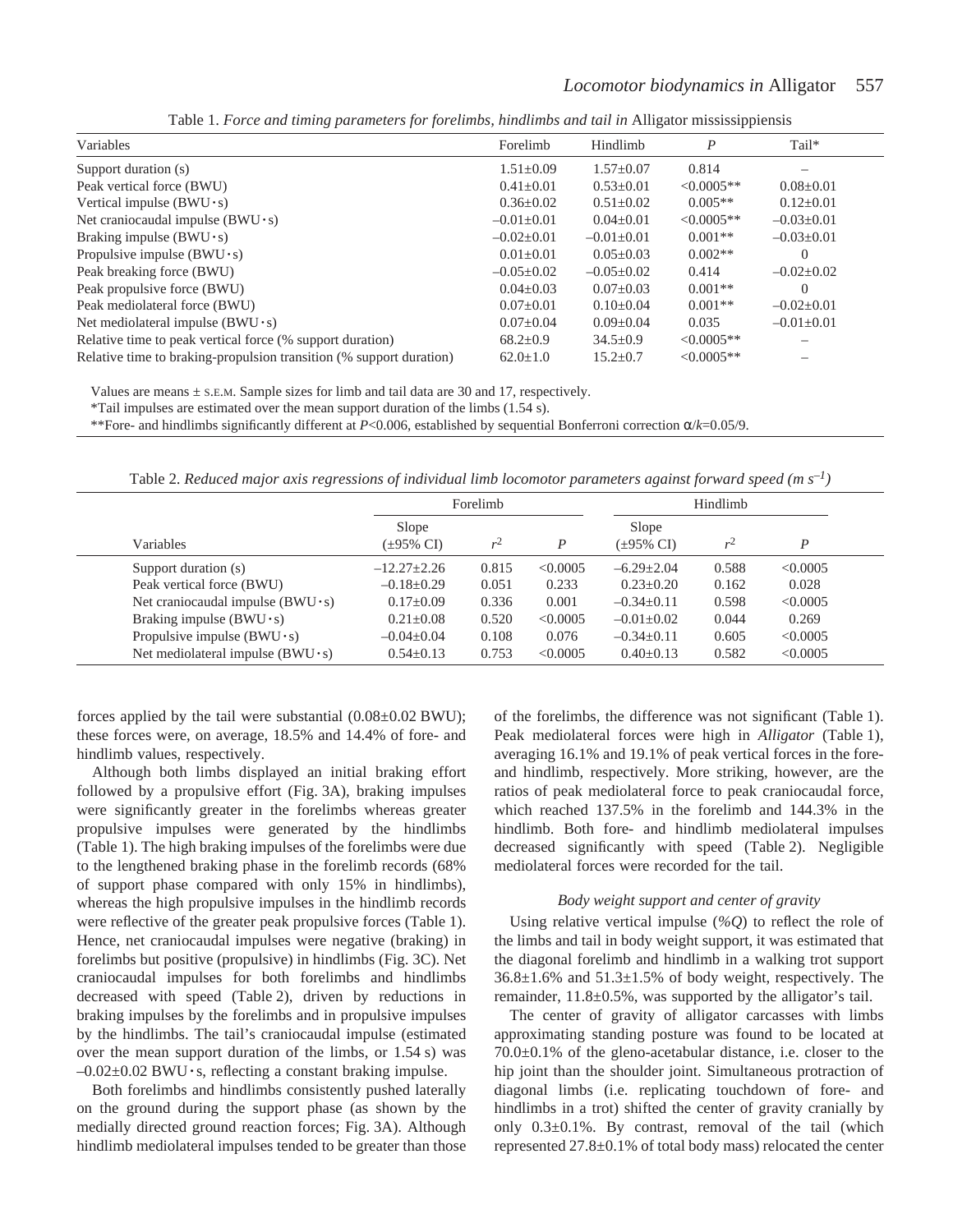



of gravity cranially to a position  $28.2 \pm 0.1\%$  of the glenoacetabular distance.

The dorsoventral position of the center of gravity of alligators with limbs approximating a standing posture was located  $3.70\pm0.20$  cm inferior to the dorsal surface of the animals. Maximal protraction of a fore- and hindlimb pair shifted the center of gravity by 1.1 cm dorsally, on average.

## *Whole-body ground reaction forces*

Steady speed high walks in the whole-body mechanics study ranged from  $0.10 \text{ m s}^{-1}$  to  $0.20 \text{ m s}^{-1}$  (mean  $0.16 \text{ m s}^{-1}$ ). Whole-body vertical ground reaction forces fluctuated around body weight (Fig. 4). A large vertical spike (in excess of 1 BWU), developed early in the step, represented the touchdown of the step-initiating limb superimposed over the terminal portion of the stance phase of the previous step's Fig. 3. (A) Representative forelimb (left) and hindlimb (right) ground reaction forces in *A. mississippiensis* (trials 2C26 and 2C29; 0.202 m s<sup>-1</sup> and  $0.198 \text{ m s}^{-1}$ , respectively). Negative and positive values in the craniocaudal forces are reflective of braking and propulsive efforts, respectively. Positive mediolateral forces reflect lateral pushes by the limbs. Data are unfiltered in order to preserve the impact spike on the hindlimb record.

Abbreviations: **F**x, mediolateral forces; **F**y, craniocaudal forces; **F**z, vertical forces. Plots of (B) peak vertical force and (C) net craniocaudal impulse against speed. Symbols: open square, forelimb; filled square, hindlimb.

diagonal limbs. The ground reaction force records of the diagonal limbs were superimposed because only  $0.05\pm0.01$  s separated each footstrike (equivalent to  $5.58\pm1.14\%$  of step duration; see Fig. 2B).

Both horizontal ground reaction forces were much smaller in magnitude than the vertical forces in alligators (Fig. 4A). Whole-body craniocaudal forces changed sense (braking *versus* propulsion) several times during the stance phase because steps overlapped temporally. An early cranially directed ground reaction force represented the greater propulsive effort of the previous step's diagonal limbs. Soon thereafter, however, a braking effort of the step of interest dominated as the limbs of the previous step prepared for and completed lift-off. During the remainder of the step, the animal's center of mass accelerated forward. In contrast to the consistently high mediolateral forces of individual limbs, mediolateral ground reaction

forces of the whole body were small in magnitude and fluctuated around zero with no consistent pattern.

# *Fluctuations in the velocity and vertical displacement of the center of mass*

Velocity fluctuations were comparable in magnitude in all three directions (Fig. 4A). Initial negative values in vertical velocity reflect a brief downward movement of the center of mass. Subsequently, vertical velocity followed a bell-shaped curve: increasing as the center of mass moved upwards, then decreasing with the falling of the center of mass. In all trials, the center of mass was lowest at the beginning and end of the step, reaching its greatest height at midstep. The fluctuation in vertical displacement of the center of mass during a walking trot was 1.0±0.1 cm. Craniocaudal velocity fluctuated about the mean forward velocity. The high forward velocity at the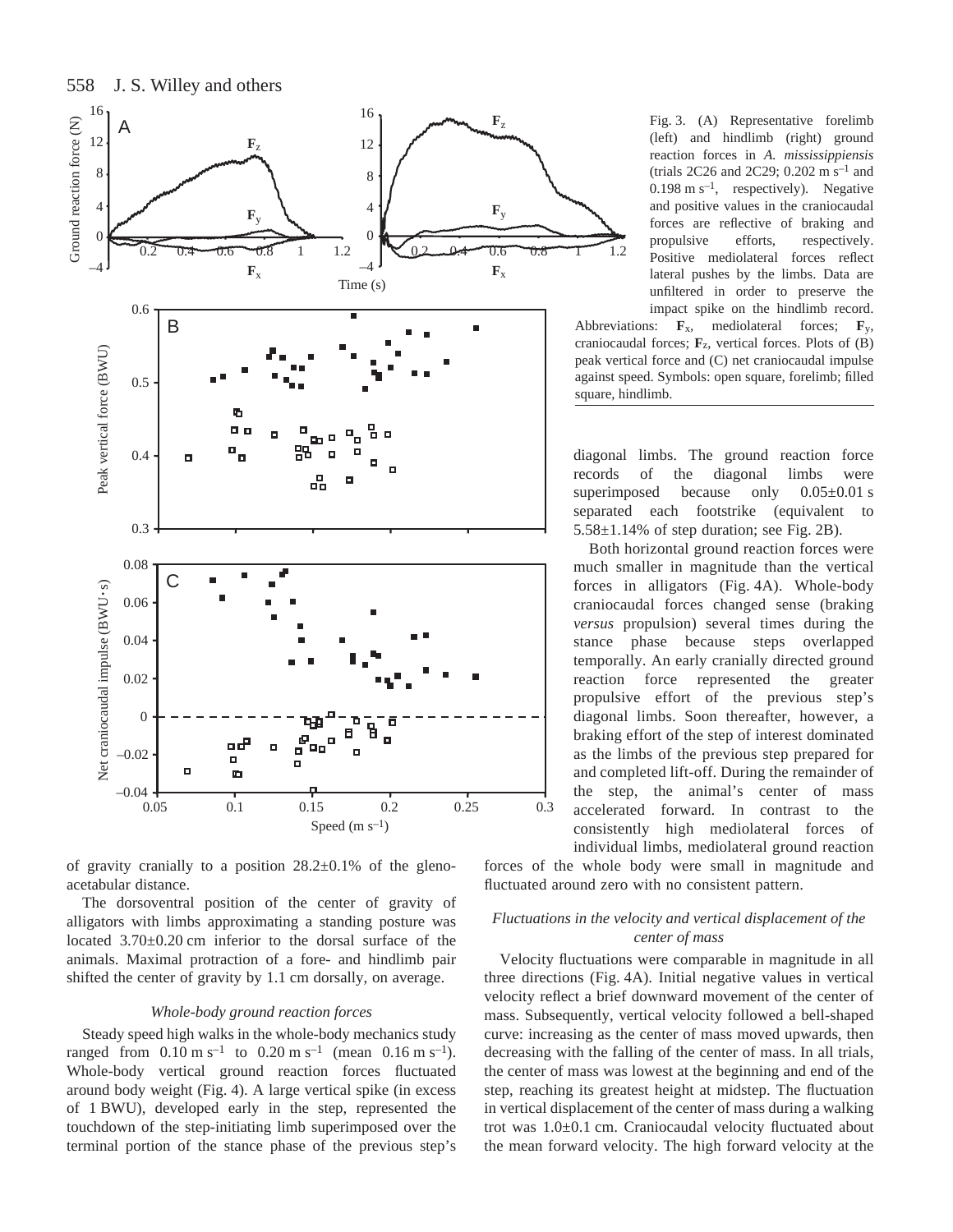

onset of the step represented the end of the propulsive effort of the previous step's diagonal limbs. This was consistently followed by a sinusoidal decrease (braking) and then increase (propulsion) in forward velocity. The profiles for the mediolateral velocities were somewhat more variable, although all patterns fluctuated about zero; the most common pattern displayed a single change in direction at midstep.

## *Fluctuations in the mechanical energy of the center of mass*

Kinetic energy curves in the three orthogonal directions reached their minimum values at approximately midstep (Fig. 4B). The magnitude of the fluctuations in craniocaudal Fig. 4. Whole-body mechanics in *A*. *mississippiensis* during a single step of a walking trot (trial GC13;  $0.174 \text{ m s}^{-1}$ ). (A) Representative plots of whole-body ground reaction force, velocity of the center of mass and vertical displacement of the center of mass *versus* time. Footfalls (↓) and liftoffs (↑) are indicated for individual feet during the step (F, forelimb; H, hindlimb; L, left; R, right). (B) Representative profiles of kinetic (*E*k), gravitational potential (*E*p) and total mechanical energies (*E*m) of the center of mass *versus* time.

kinetic energy was greater than for the vertical and mediolateral directions. The profiles of total kinetic energy were Ushaped, with minimum values at midstep. By contrast, the profiles of the gravitational potential energy were consistently bellshaped, so that gravitational potential energy was lowest at the beginning and the end of the step and reached its maximal values at midstep (Fig. 4B). In general, the magnitude of gravitational potential energy fluctuations was much greater than that of total kinetic energy.

Only one pattern of external mechanical energy fluctuations was found for *Alligator*. Total kinetic and gravitational potential energies were consistently out-of-phase: total kinetic energy was near its minimal values at midstep as gravitational potential energy was approaching its maximum (Fig. 4B). The relative phase relationship for the minima of gravitational potential and kinetic energy curves was  $177.9 \pm 11.9^{\circ}$  (Fig. 5A).

*Alligator* did recover some external mechanical energy by pendulum-like mechanisms across each step, with percent

energy recoveries ranging from ~7.6% to 32.4% (mean  $19.8\pm2.0\%$ ; Fig. 5B). Energy recovery was significantly correlated with speed (*r*=0.657, *P*=0.04). When total kinetic energies were recomputed without the lateral component, mean percent recovery dropped by  $6.9 \pm 2.0\%$  (Fig. 5B).

Vertical work in high walking significantly exceeded work in the craniocaudal and mediolateral directions (Table 3). Significant speed effects were only observed in vertical work, which was found to decrease with speed.

#### **Discussion**

The limbs of terrestrial tetrapods function to support body weight and to regulate forward impulsion. They also have an important role in enabling energy-saving mechanisms to reduce muscular effort during terrestrial locomotion. Locomotor mechanics in *Alligator mississippiensis* allude to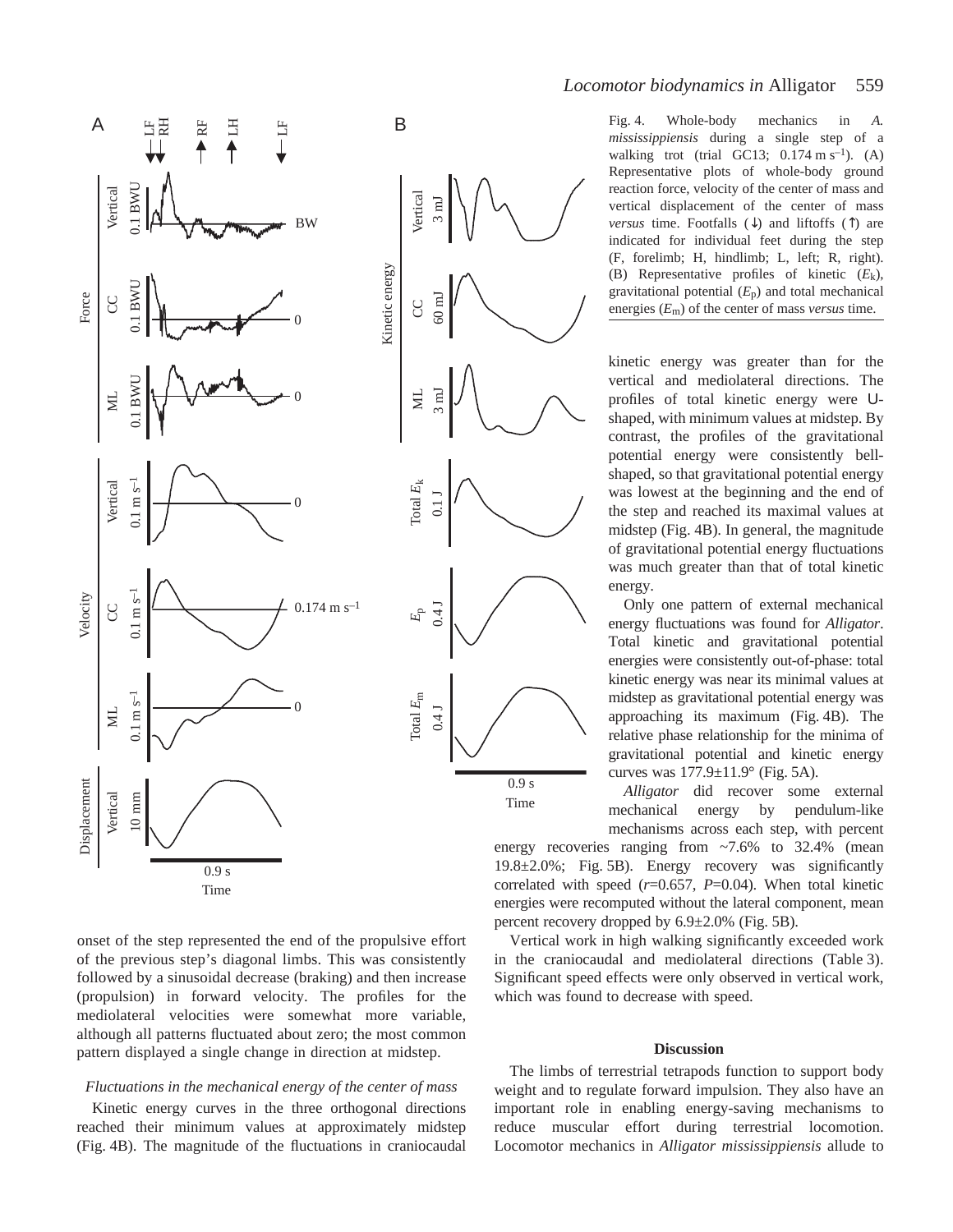

Fig. 5. (A) Phase shift between the fluctuations in gravitational potential and total kinetic energies for high walks in *Alligator mississippiensis*. (B) Percent recovery of mechanical energy by pendular mechanics for high walks in *A. mississippiensis*. Symbols: open squares, energy recoveries computed without the mediolateral component; closed squares, energy recoveries computed with all three components.

the compromise that towing a large tail across terrestrial terrains has for this semiaquatic animal. Because a long and heavy tail is the basal condition for tetrapods, this study provides insight into terrestrial locomotion in early tetrapods.

# *Effects of tails on body weight support and forward impulsion*

The most potent factor that explains the crocodilian pattern of hindlimb dominance in body weight support is likely to be the alligator's massive tail, which accounts for a substantial percentage of body weight (nearly 28%; Fig. 6). That the tail effectively draws the center of mass caudally towards the hindlimbs in *Alligator* is supported by the cranial shift in center of mass with postmortem removal of its tail. Removal of the tail repositioned the center of mass from 70% of the glenoacetabular distance to 28%, realigning it closer to the 30–40% position noted for most mammals (Kimura and Endo, 1972; Demes et al., 1994). Relatively high hindlimb vertical forces have also been reported in the lizard *Varanus* (Christian, 1995), which also sports a large tail. The torso and hindlimbs support a substantial portion of the proximal tail in high-walking

Table 3. *Positive work in locomotion*

|            | Wv              | Wcc            | $W_{\rm ML}$    |  |
|------------|-----------------|----------------|-----------------|--|
| N          | 15              | 15             | 15              |  |
| Work $(J)$ | $0.29 + 0.03$   | $0.04 + 0.01*$ | $0.01 + 0.01*$  |  |
| b(P)       | $-1.752(0.002)$ | 0.269(0.769)   | $-0.001(0.290)$ |  |
| $r^2$      | 0.277           | 0.170          | 0.001           |  |

Values are means  $\pm$  S.E.M.

\*Significantly different from *W*V (*P*<0.001).

*W*v, work against gravity; *Wcc*, work to accelerate the body forward; W<sub>ML</sub>, work to maintain mediolateral stability. Reduced major axis regression slopes (*b*) and *r*2.

alligators since vertical impulses of the tail represent only 12% of total vertical impulses even though the tail represents 28% of the total body mass. Finally, Gray (1968) concluded that hindlimbs should support an increased percentage of weight when a quadruped is working against a drag. Hence, the constant braking impulse of the tail may further contribute to hindlimb vertical forces and impulses.

High vertical forces and relative support impulses in the hindlimbs are also characteristics of higher primates (Demes et al., 1994; Schmitt, 1994). Unlike alligators, mass distribution cannot explain the primate condition because cadaveric specimens of primates and other mammals alike tend to have cranially displaced centers of gravity (closer to the forelimbs than the hindlimbs; Vilensky, 1979). Rather, it appears that the activity of hindlimb retractor muscles in primates effectively draws the center of mass caudally, thereby reducing the compressive load on the forelimbs (Vilensky, 1979). This characteristic of primate kinetics has been associated with the more upright trunk (orthograde posture) of higher primates and has been suggested as a prerequisite for the evolution of bipedality (e.g. Kimura et al., 1979). Because basal crocodilians have been reconstructed as cursorial bipeds (Sennikov, 1989; Parrish, 1987, 1988; Gomani, 1997), it may be tempting to ascribe the hindlimb dominance in vertical force generation in extant alligators to historical baggage. But *Caluromys philander* (the highly arboreal wooly opossum) was recently found to replicate the vertical force patterns of primates, strongly indicating that the hindlimb dominance in body mass support in primates primarily reflects arboreal ancestry more so than orthograde posture (Schmitt and Lemelin, 2002). To date, no one has credibly suggested that arboreality plays a role in crocodilian evolution and, so, a caudally positioned center of mass remains the most convincing factor determining limb function in body mass support in alligators.

Vertical force is not the only aspect of individual limb function that is affected by the tail in alligators. While both braking and propulsive impulses are exerted by limbs in walking tetrapods, one function typically dominates: forelimbs tend to be net braking and hindlimbs are net propulsive (Demes et al., 1994). Furthermore, quadrupeds moving at near-constant forward velocity should have balanced propulsive and braking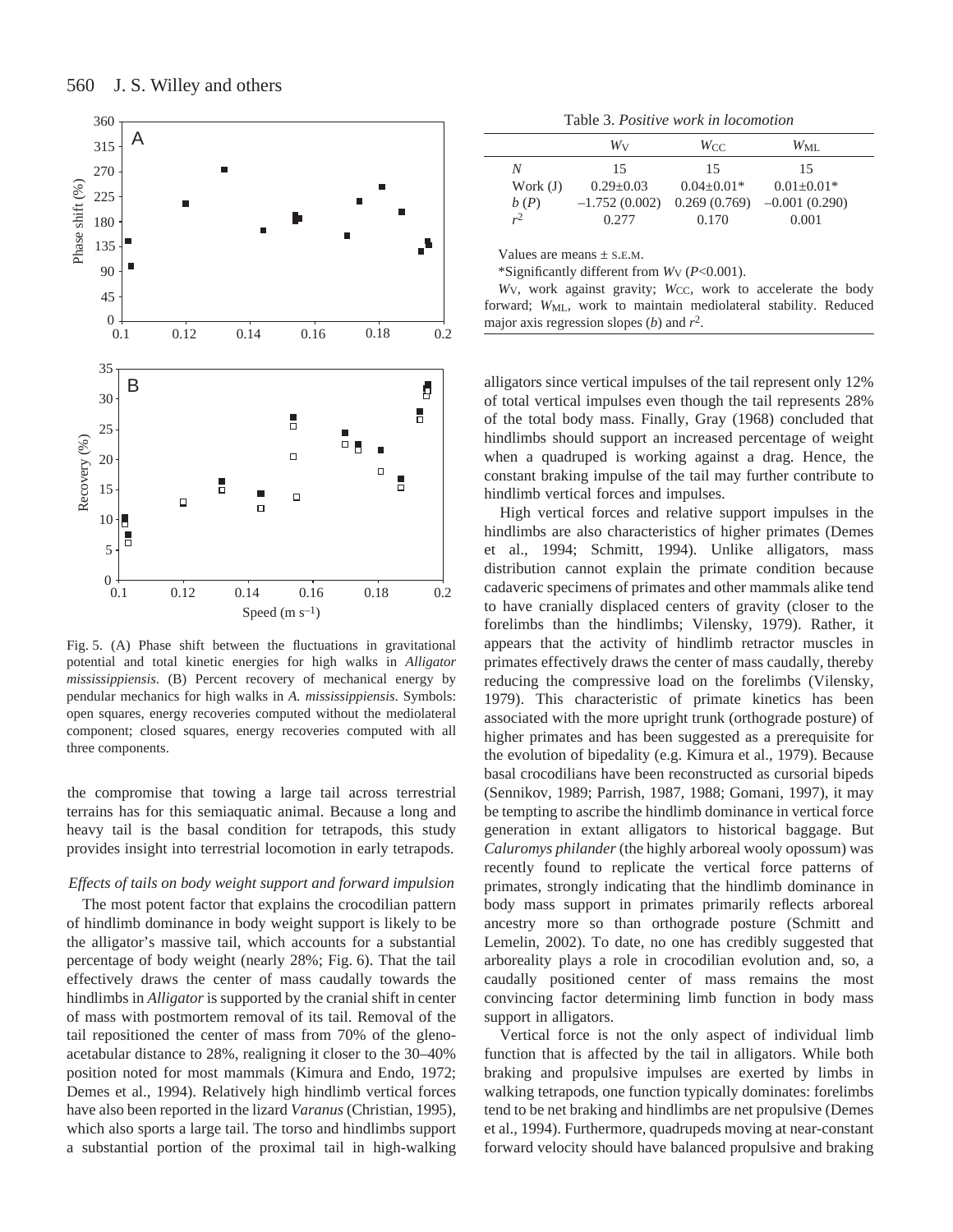

impulses across their four limbs. In *Alligator*, the craniocaudal records of the limbs are strongly unbalanced because of the exceptionally propulsive hindlimbs (Fig. 6). The ratio of propulsive impulse to braking impulse for the hindlimbs of mammals usually falls below 5 (see fig. 11 in Demes et al., 1994) whereas alligators have an extraordinarily high value of 9.4. This great forward propulsive effort by hindlimbs appears to be necessary for counteracting the constant braking effect of the tail.

Sprawling and semi-erect tetrapods have large mediolateral ground reaction forces that have a distinct polarity indicative of a net lateral push by the limbs. By contrast, mediolateral forces of individual limbs in cursorial mammals are sufficiently small and irregular that they are commonly ignored in locomotion studies (e.g. comprising only about 6% of vertical force and 40% of braking force in walking and trotting dogs; Budsberg et al., 1987; Rumph et al., 1994). Mediolateral forces represent ≥20% of vertical force values in the fore- and hindlimbs of *Alligator*, *Iguana* and *Varanus* (Christian, 1995; Blob and Biewener, 2001). More striking is the magnitude of mediolateral force relative to craniocaudal force, with ratios of mediolateral force to craniocaudal force of ~100% for the hindlimb of *Iguana* (Blob and Biewener, 2001) and reaching 140% in the fore- and hindlimbs of *Alligator*. This indicates that the limbs of sprawling and semi-erect tetrapods apply as much, if not greater, effort in pushing laterally than they do craniocaudally with each step. The tail's mediolateral forces are trivially small so that the large lateral push by each limb is unlikely to be a response to the tail. That lateral bending of the axial skeleton alone is an inadequate explanation is borne out by turtles, which are clearly incapable of laterally bending the thoracic and lumbar spine yet show subequal craniocaudal and mediolateral force magnitudes (Jayes and Alexander, 1980; Moon, 1999). Consequently, high mediolateral forces in nonerect tetrapods are probably due to a combination of factors, including sprawling posture, nonparasagittal limb movements and proximal limb bone rotation as well as possibly lateral

Fig. 6. Summary of the differential roles of limbs and tail in high walking in *A. mississippiensis* (see Discussion).

bending (Gatesy, 1991; Reilly and Elias, 1998; Blob and Biewener, 2001).

Thus, the hindlimbs of alligators assume a large role in body mass support and forward impulsion because these animals drag long and muscular tails. While this may be viewed as an unavoidable consequence of powering aquatic locomotion with the tail, and therefore comparable to other morphological and energetic compromises found in semiaquatic animals (Fish et al., 2001; Williams et al., 2002), it is important to recall that dragging a long and heavy tail behind the body is also the ancestral condition of tetrapods. Hence, the

differential limb function noted for alligators may replicate the basal condition for terrestrial quadrupeds.

## *Effect of tails on pendular mechanics*

What determines the efficacy of pendulum-like recovery during terrestrial walking is the phase relationship between total kinetic energy and gravitational potential energy as well as the magnitudes of the fluctuations in the energy profiles (Cavagna et al., 1977). With phase relationships averaging nearly 178°, *Alligator* fulfills the first criterion for efficient energy recovery; that is, the minimum kinetic energy and the maximum gravitational potential energy occur nearly synchronously. However, kinetic energy and gravitational potential energy profiles, although out-of-phase with one another, are not mirror images of each other in *Alligator* as the kinetic energy profiles are demonstrably flatter than those of potential energy. As a result, high walks are not particularly efficient mechanical walks because, on average, 80% of the mechanical energy of each walking step must be supplied by the muscles (compared with less than 65%, on average, in birds and mammals; Cavagna et al., 1977). Modest energy recoveries were also found in *Coleonyx variegatus* (western banded gecko) and *Eumeces skiltonianus* (western skink; Farley and Ko, 1997), tetrapods that similarly drag their tails when walking. While large-mass tails that remain in contact with the ground and limited energy recovery appear to be coupled, other features of alligator locomotor behavior, such as lateral forces, locomotor posture, footfall patterns and locomotor speed, may also contribute to reductions in energy recovery.

Should one assume that large mediolateral limb forces in non-erect tetrapods necessarily equate to locomotor inefficiency? The answer, provided by whole-body mechanics, is a resounding "no". In *Alligator*, the large laterally directed applied forces of contralateral limbs during high walks (walking trots) largely counteract each other, so that moderate mediolateral movements of the center of mass result. Rather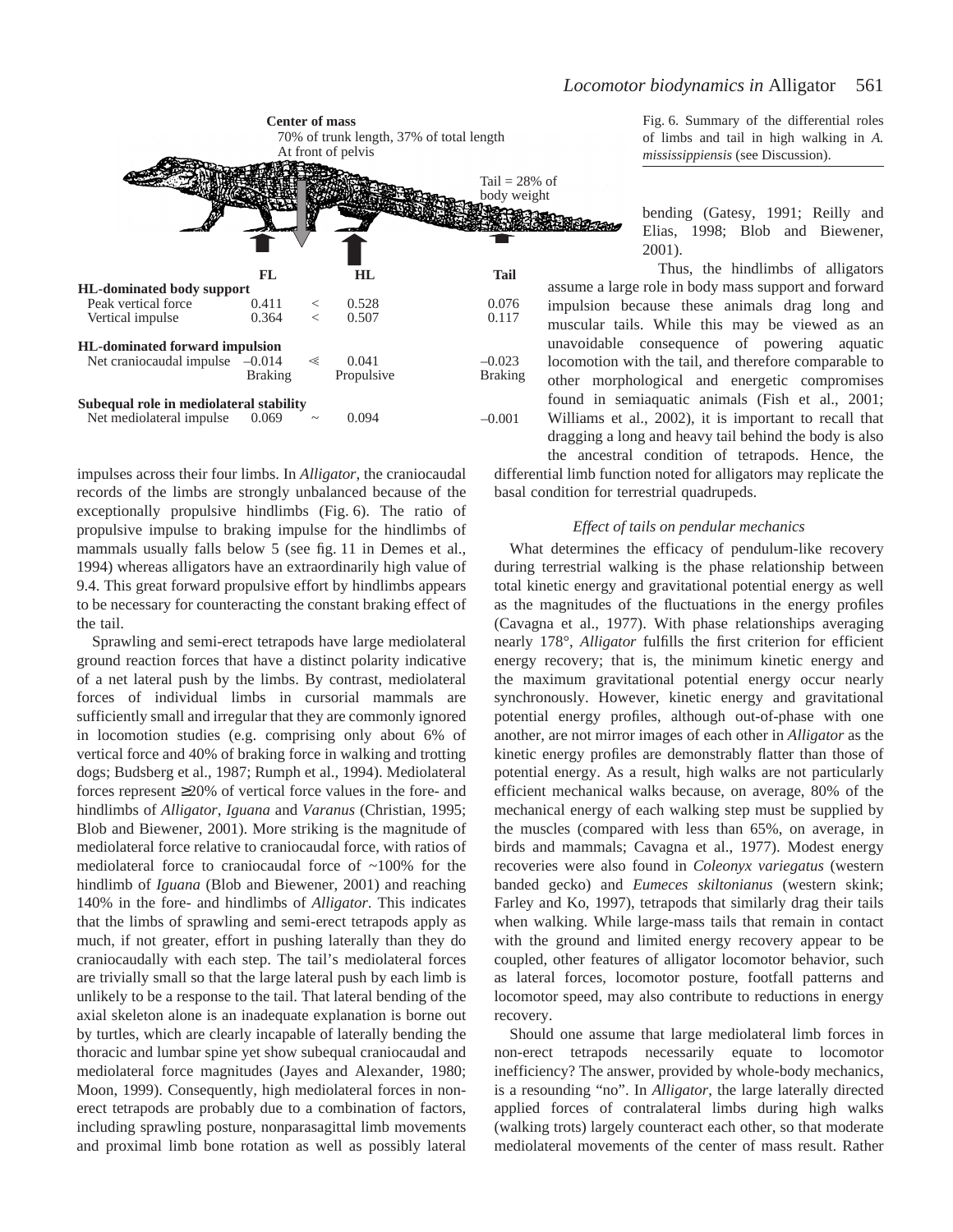than degrading energy recovery by pendulum mechanics, these residual mediolateral movements actually improve energy recovery in high walking *Alligator* (by nearly 7%, on average). This is consistent with results found for the penguin: although they move with substantial side-to-side waddling, penguins are capable of recovering up to 80% of mechanical energy by pendular mechanics and this recovery is actually aided by waddling (Griffin and Kram, 2000).

Locomotor efficiency does appear to be associated with locomotor posture when walking. Bipeds tend to exceed quadrupeds in maximum mechanical energy recovery (maximum values at ~70% *versus* 50%, respectively; Cavagna et al., 1977), probably because two limbs are less likely to impede pendular mechanics than are four. Furthermore, there is a tendency for animals with erect postures (birds, cursorial mammals) to recover, on average, more mechanical energy by inverse-pendulum mechanisms than do more sprawling animals (Cavagna et al., 1977; Farley and Ko, 1997; Griffin et al., 1999; Muir et al., 1996; Tesio et al., 1998). Although a semi-erect posture clearly does not provide alligators with the energy savings typical of more erect tetrapods, this posture probably serves to lower the overall cost of terrestrial locomotion by increasing effective limb length (hip to substrate length). Again, the contrast with penguins illuminates this point: the high cost of locomotion in penguins has been ascribed to their short legs not to their waddling gait (Griffin and Kram, 2000).

Footfall patterns may also affect the efficiency of inversependulum mechanisms. While the expectation that the footfalls of a diagonal couplet are well synchronized in trots was confirmed in dogs (Bertram et al., 1997), no such precision of footfalls was found in *Alligator* even though high walks are walking trots (diagonal couplet walks with ≥50% duty factor and 50±10% limb phase; Farley and Ko, 1997). In alligators, the forelimbs usually landed before the contralateral hindlimb (by as much as 9% of support duration); in a minority of the steps, hindlimb footfalls slightly preceded the forelimb. Highwalking alligators also failed to consistently elevate the feet off the ground during the swing phase, with the toes of a protracting foot dragging forward more frequently in hindlimbs than forelimbs.

Finally, the efficiency of a pendulum-like exchange of gravitational potential energy and kinetic energy is well-known to be speed dependent. In animals as diverse as rheas and rams, the greatest energy recovery occurs at a narrow range of speeds, with lower recoveries at slower or faster speeds (Cavagna et al., 1977). The inverted-pendulum model applies best to intermediate walking speeds when the positive work to increase forward speed of the center of mass (*W*f) is most similar to that used to lift the center of mass  $(W_v)$ . At low speeds, energy recovery is reduced because  $W<sub>v</sub>$  increasingly exceeds *W*f (Cavagna et al., 1977). It is, therefore, not surprising that inverted-pendulum mechanics fails to provide great energy recovery in *Alligator* given that its positive work against gravity is almost an order of magnitude greater than that for forward propulsion. Energy recovery in *Alligator* was

seen to increase with speed (Fig. 5B), so it is possible that captured speeds simply fell short of that required for peak energy recovery. The alligators in the present study chose to walk steadily at  $0.102-0.195$  m s<sup>-1</sup>, speeds comparable with those obtained by Gatesy (1997) and Reilly and Elias (1998). Our top speed was nearly half that achieved by Blob and Biewener (1999;  $0.37 \text{ m s}^{-1}$ ), suggesting that higher speeds may be possible. However, neither our animals nor those used by Gatesy (1997) could maintain a steady gait at higher speeds.

Therefore, relatively low locomotor speeds together with a semi-erect quadrupedal posture and an irregular trotting gait appear to degrade the ability of alligators to capitalize on pendular mechanics as a means of reducing locomotor costs for terrestrial locomotion. The effect of tail-dragging on pendular mechanics, however, remains questionable. The tail posture in other gaits and in lizards suggests that dragging heavy tails terrestrially may reduce locomotor efficiency. For example, while crocodilians typically walk with tail in tow, *Crocodylus* elevates its tail during quick galloping bouts (Renous et al., 2002), presumably to improve its running mechanics (e.g. by offsetting the tail's decelerative effect for the duration of this high-speed locomotor event).

We thank R. Elsey and the Rockefeller National Wildlife Refuge for supplying the alligators and the Ohio University Lab Animal Resources for their outstanding success in maintaining the alligator colony. C. Holliday assisted in determining the center of mass for each alligator, and E. Anderson, A. Back, E. Clifford, L. Krautter, A. Parchman and J. Tat assisted in running the alligators. Special thanks to J. Bertram, S. Bullard, D. Lee and the Ohio University Evolutionary Morphology discussion group, especially A. Lammers, N. Stevens, E. Thompson and L. Witmer, for their sage advice. We greatly appreciate the insights provided by the two anonymous reviewers. This work was supported by National Science Foundation grants (IBN 0080158 to S.R.R. and A.R.B. and IBN 9723768 to A.R.B.).

#### **References**

- **Alexander, R. McN.** (1985). Mechanics of posture and gait of some large dinosaurs. *Zool. J. Linn. Soc.* **83**, 1-25.
- **Bertram, J. E. A., Lee, D. V., Todhunter, R. J., Foels, W. S., Williams, A. J. and Lust, G.** (1997). Multiple force platform analysis of the canine trot: a new approach to assessing basic characteristics of locomotion. *Vet. Comp. Orthop. Traumatol.* **10**, 160-169.
- **Blickhan, R. and Full, R. J.** (1992). Mechanical work in terrestrial locomotion. In *Biomechanics: Structures and Systems* (ed. A. A. Biewener), pp. 75-96. New York: Oxford University Press.
- **Blob, R. W. and Biewener, A. A.** (1999). *In vivo* locomotor strain in the hindlimb of *Alligator mississippiensis* and *Iguana iguana*: implications for the evolution of limb bone safety factor and non-sprawling limb posture. *J. Exp. Biol.* **202**, 1023-1046.
- **Blob, R. W. and Biewener, A. A.** (2001). Mechanics of limb bone loading during terrestrial locomotion in the green iguana (*Iguana iguana*) and American alligator (*Alligator mississippiensis*). *J. Exp. Biol.* **204**, 1099- 1122.
- **Budsberg, A. C., Vestraete, M. C. and Soutas-Little, R. W.** (1987). Force plate analysis of the walking gait in healthy dogs. *Am. J. Vet. Res.* **48**, 915- 918.
- **Carrier, D. R., Walter, R. M. and Lee, D. V. (**2001). Influence of rotational